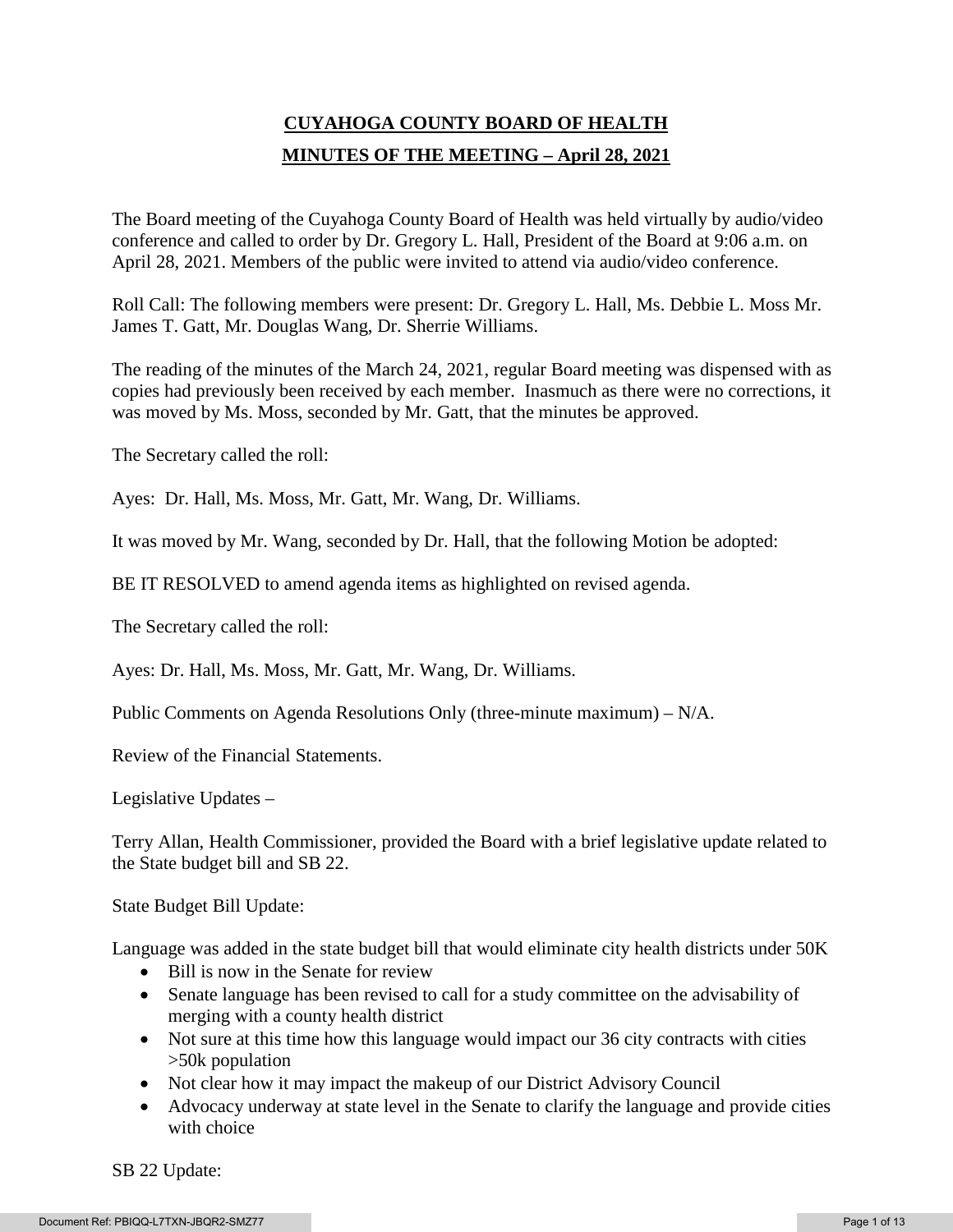- SB 22, which eliminates a health department's ability to require isolation and quarantine for infectious diseases was passed by the state House and Senate chambers.
- The Governor vetoed the legislation and the Legislature overrode his veto
- There are currently discussions on how to potentially modify the language with limitations on authority for isolation and quarantine that would need to be reviewed and renewed periodically
- More discussions anticipated in the coming weeks

Committee Reports – Diversity Committee

Dr. Williams, Board Diversity Committee Chair, provided a summary of the Diversity Committee meeting held virtually on April 14, 2021. She described the work that has been completed to date around vaccine equity and upcoming initiatives to continue work in this area.

Dr. Williams then provided updates related to the Diversity Officer hiring process and position timeline and the EDI curriculum planning process with the assistance of Najeebah Shine, Director of Organizational Development.

Finally, Dr. Williams provided updates related to grant projects related to equity that the Agency has recently been awarded. Nichelle Shaw, Supervisor in Prevention & Wellness provided details around the funding streams and programmatic plans for the grants.

Approval of Resolutions/Motions:

# **REGULAR ACTIONS OF THE BOARD:**

It was moved by Mr. Wang, seconded by Dr. Hall, that the following RESOLUTION (2021-38) be adopted:

BE IT RESOLVED to authorize the Health Commissioner to enter and execute a contract with the Ohio Environmental Protection Agency (EPA) for the 2021 Mosquito Control grant from the date of execution through April 30, 2022 in the amount of \$19,300.00.

The Secretary called the roll:

Ayes: Dr. Hall, Ms. Moss, Mr. Gatt, Mr. Wang, Dr. Williams.

It was moved by Ms. Moss, seconded by Dr. Williams, that the following RESOLUTION (2021- 39) be adopted:

BE IT RESOLVED to authorize the Health Commissioner to accept additional 2020/2021 Public Health Emergency Preparedness (PHEP) grant funding from the Ohio Department of Health (ODH) in the amount of \$1,082.28 and increase the CCBH in-kind match requirement by \$82.71 (Resolution 2020-61).

The Secretary called the roll:

Ayes: Dr. Hall, Ms. Moss, Mr. Gatt, Mr. Wang, Dr. Williams.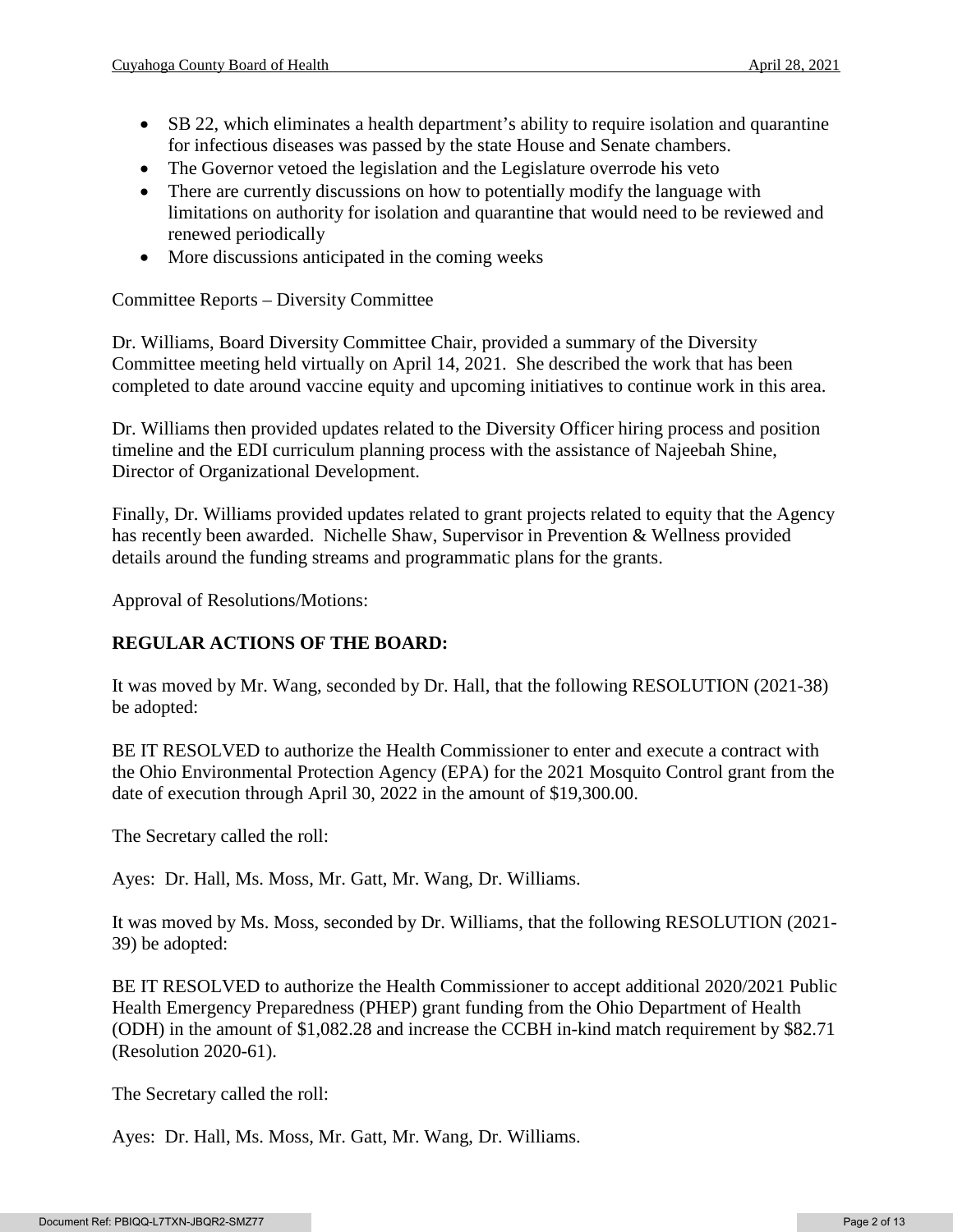It was moved by Mr. Wang, seconded by Ms. Moss, that the following RESOLUTION (2021- 40) be adopted:

BE IT RESOLVED to authorize the Health Commissioner to accept the 2021/2022 Racial and Ethnic Approaches to Community Health (REACH) Supplemental grant from the Centers for Disease Control and Prevention (CDC) from March 30, 2021 through September 29, 2022 in the amount of \$629,640.00.

The Secretary called the roll:

Ayes: Dr. Hall, Ms. Moss, Mr. Gatt, Mr. Wang; Dr. Williams abstained due to her employment at The MetroHealth System.

It was moved by Dr. Williams, seconded by Mr. Gatt, that the following RESOLUTION (2021- 41) be adopted:

BE IT RESOLVED to authorize the Health Commissioner to accept the 2021/2022 Ryan White Part A Program grant from the Health Resources and Services Administration (HRSA) from March 1, 2021 through February 28, 2022 in the amount of \$4,624,956.00.

The Secretary called the roll:

Ayes: Dr. Hall, Ms. Moss, Mr. Gatt, Mr. Wang; Dr. Williams abstained due to her employment at The MetroHealth System.

It was moved by Mr. Gatt, seconded by Dr. Hall, that the following RESOLUTION (2021-42) be adopted:

BE IT RESOLVED to authorize the Health Commissioner to accept additional 2021/2022 Ending the HIV Epidemic (EtHE) grant funding from the Health Resources and Services Administration (HRSA) from March 1, 2021 through February 28, 2022 in the amount of \$820,000.00 (Resolution 2021-15).

The Secretary called the roll:

Ayes: Dr. Hall, Ms. Moss, Mr. Gatt, Mr. Wang; Dr. Williams abstained due to her employment at The MetroHealth System.

It was moved by Mr. Wang, seconded by Dr. Hall, that the following RESOLUTION (2021-43) be adopted:

BE IT RESOLVED to authorize the Health Commissioner to enter and execute a contract with Tech-Logix Systems under the 2021/2022 Ending the HIV Epidemic (EtHE) grant and Ryan White Part A grant from March 1, 2021 through February 28, 2022 in an amount not to exceed \$65,000.00.

The Secretary called the roll:

Ayes: Dr. Hall, Ms. Moss, Mr. Gatt, Mr. Wang, Dr. Williams.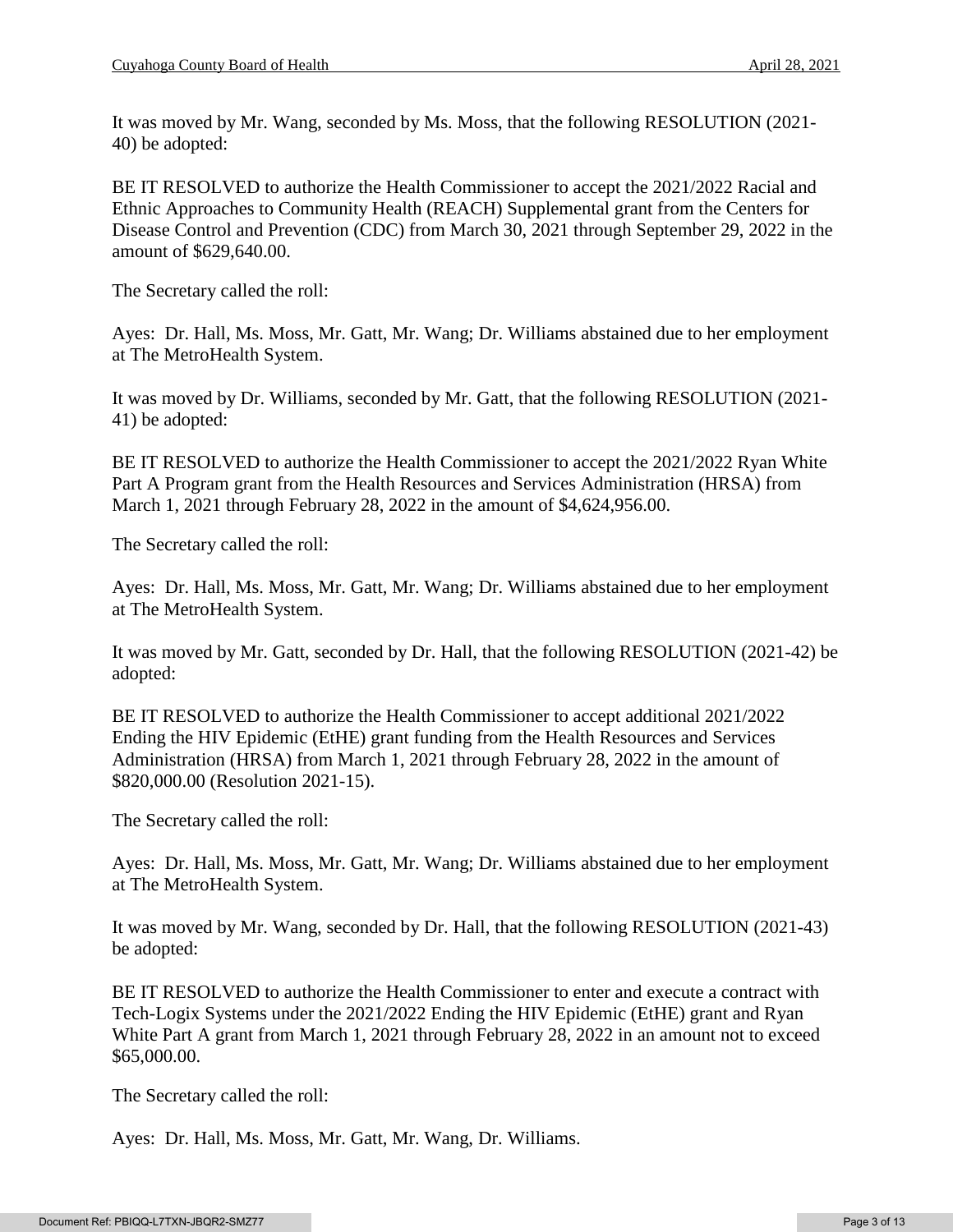It was moved by Mr. Wang, seconded by Ms. Moss, that the following RESOLUTION (2021- 44) be adopted:

BE IT RESOLVED to authorize the Health Commissioner to enter and execute an amendment to the contract with Cuyahoga County for the administration of the Newborn Home Visiting Program from January 1, 2020 through December 31, 2021 to reduce the amount of grant funding to be received from not to exceed \$1,042,124.00 to \$521,062.00 (Resolution 2019-129).

The Secretary called the roll:

Ayes: Dr. Hall, Ms. Moss, Mr. Gatt, Mr. Wang, Dr. Williams.

# **BOARD ORDERS, RULES, FEES OR REGULATIONS**

It was moved by Mr. Gatt, seconded by Dr. Hall, that the following RESOLUTION (2021-45) be adopted:

BE IT RESOLVED to grant a variance from Section  $3701-29-12$  (P)(2) of the Ohio Administrative Code for the material utilized as a building sewer for the residence at 3233 Fox Hollow Drive in Pepper Pike, OH (PPN: 872-23-036). (ref. enclosed).

The Secretary called the roll:

Ayes: Dr. Hall, Ms. Moss, Mr. Gatt, Mr. Wang, Dr. Williams.

# **FIRST READING:**

None

# **SECOND READING:**

None

# **THIRD READING:**

None

It was moved by Ms. Moss, seconded by Dr. Hall, that the following RESOLUTION (2021-46) be adopted:

BE IT RESOLVED that approval be given of the Consent Agenda as set forth in the attached schedules:

| Schedule A | <b>Appropriation Measures.</b>                 |
|------------|------------------------------------------------|
| Schedule B | Cash Transfers.                                |
| Schedule C | Routine Personnel Actions.                     |
| Schedule D | Employee Training and Travel Expenses.         |
| Schedule E | Approval of Vouchers. (Available upon request) |
| Schedule F | CRC Report and Other Contracts.                |

The Secretary called the roll: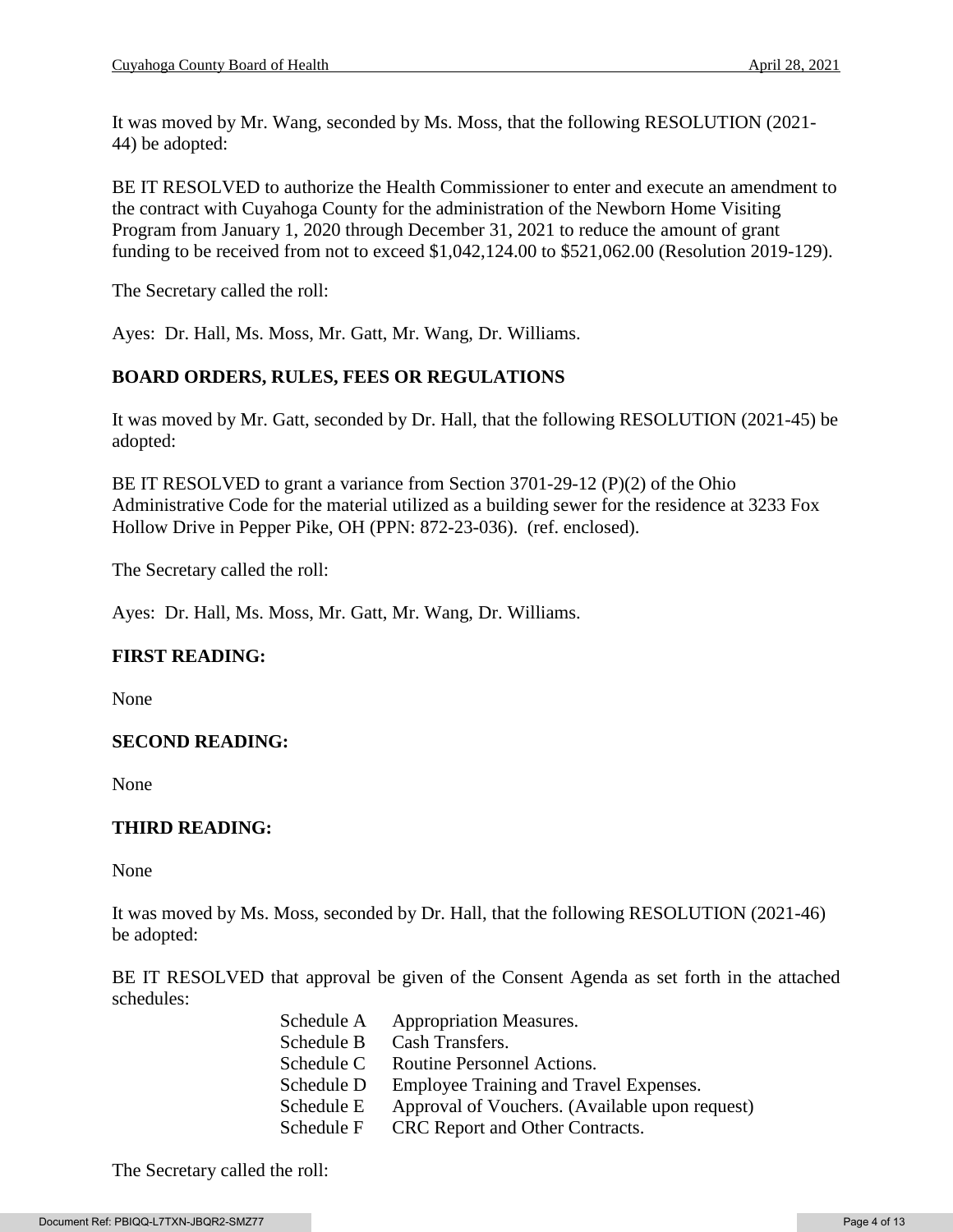Ayes: Dr. Hall, Ms. Moss, Mr. Gatt, Mr. Wang, Dr. Williams.

Miscellaneous Business –

Dr. Williams, Board Diversity Committee Chair, requested that resolution 2021-47, to support the Cuyahoga County Board of Health Statement against the rising hate incidents against the Asian-American and Pacific Islander population, be moved up from Miscellaneous Business on the agenda for consideration prior to the Health Commissioner's Report.

Dr. Williams described the work that the CCBH EDI Committee completed around drafting a Statement against the rising hate incidents against the Asian-American and Pacific Islander population during the global Pandemic. She continued to state her support of the Statement and its circulation through means including the Agency's website and social media platforms in support of the AAPI community. Dr. Williams concluded with the request that the Board entertain approval of resolution 2021-47.

It was moved by Dr. Williams, seconded by Dr. Hall, that the following RESOLUTION (2021- 47) be adopted:

BE IT RESOLVED to support a statement against the rising hate incidents against the Asian-American and Pacific Islander population.

The Secretary called the roll:

Ayes: Dr. Hall, Ms. Moss, Mr. Gatt, Mr. Wang, Dr. Williams.

Health Commissioner's Report – (10:28 a.m. – 10:45 a.m.) (1) COVID-19 Response Update (10:28 a.m. – 10:45 a.m.)

Public and Staff Comments (three-minute maximum) – N/A.

Thereupon, it was moved by Mr. Gatt, seconded by Dr. Hall, that the following Motion be adopted:

BE IT RESOLVED that the meeting be adjourned at 10:46 a.m.

The Secretary called the roll:

Ayes: Dr. Hall, Ms. Moss, Mr. Gatt, Mr. Wang, Dr. Williams.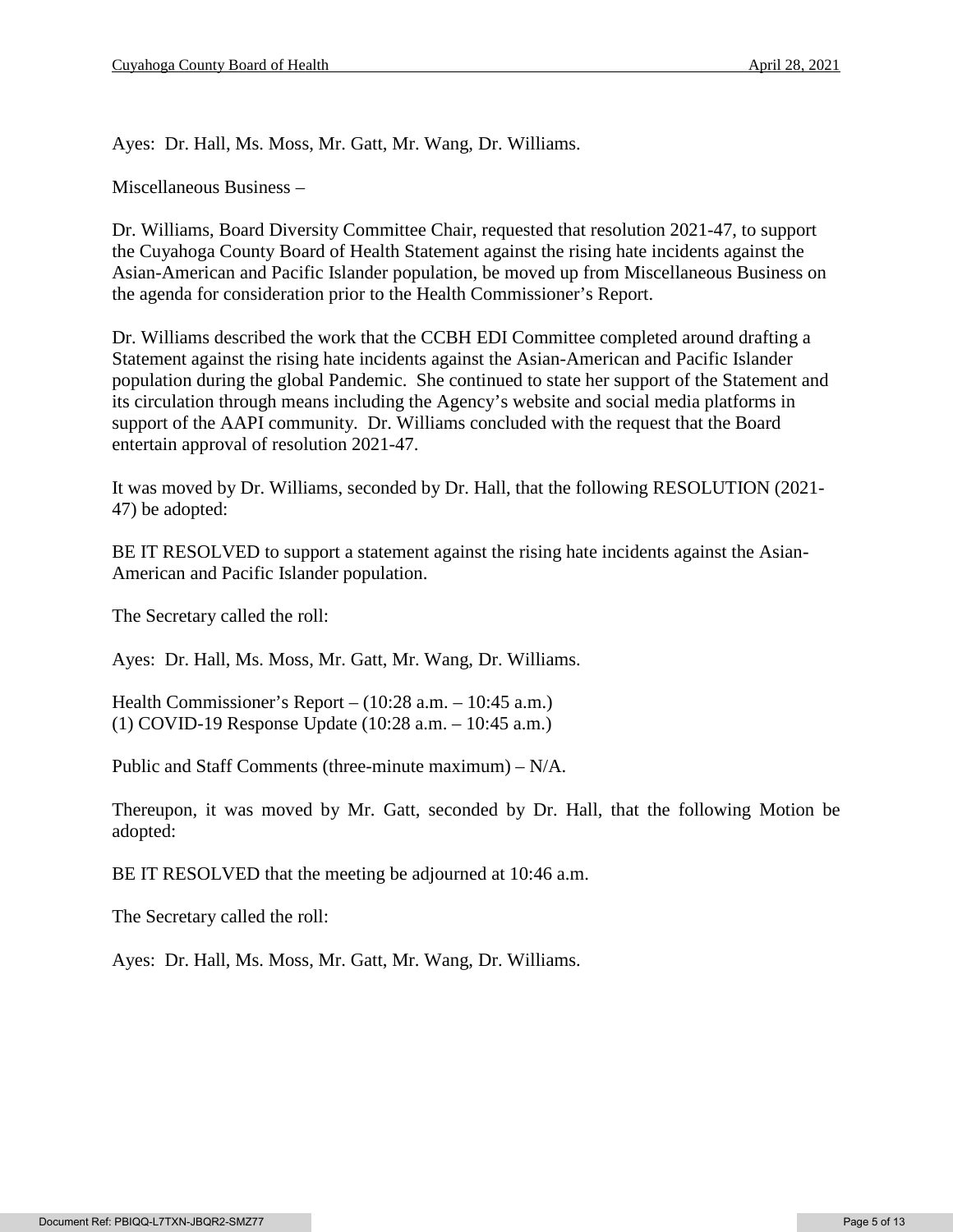# **SCHEDULE A APPROPRIATION MEASURES**

- 1. Establish Budgets
	- A. Establish a budget for the 2021 Ohio EPA The Mosquito Control grant in the amount of \$19,300.00 (ref. enclosed).
	- B. Establish a budget for the 2021/2022 Racial and Ethnic Approaches to Community Health (REACH) Supplemental grant in the amount of \$629,640.00 (ref. enclosed).
	- C. Establish a budget for the 2021/2022 Health Resources and Services Administration (HRSA) Ryan White Part A Program grant in the amount of \$4,624,956.00 (ref. enclosed).
- 2. Budget Revisions
	- A. Budget revision in the 2020/2021 Public Health Emergency Preparedness (PHEP) grant to increase the budget by \$1,164.99 (ref. enclosed).
	- B. Budget revision in the 2020/2021Ending the HIV Epidemic (EtHE) grant to increase the budget by \$820,000.00 (ref. enclosed).
	- C. Budget revision in the 2020/2021 Prevent Premature Fatherhood (PPF) grant to redistribute \$6,007.00 (ref. enclosed).
	- D. Budget revision in the 2020/2022 Green Umbrella grant to increase the budget by \$10,000.00 (ref. enclosed).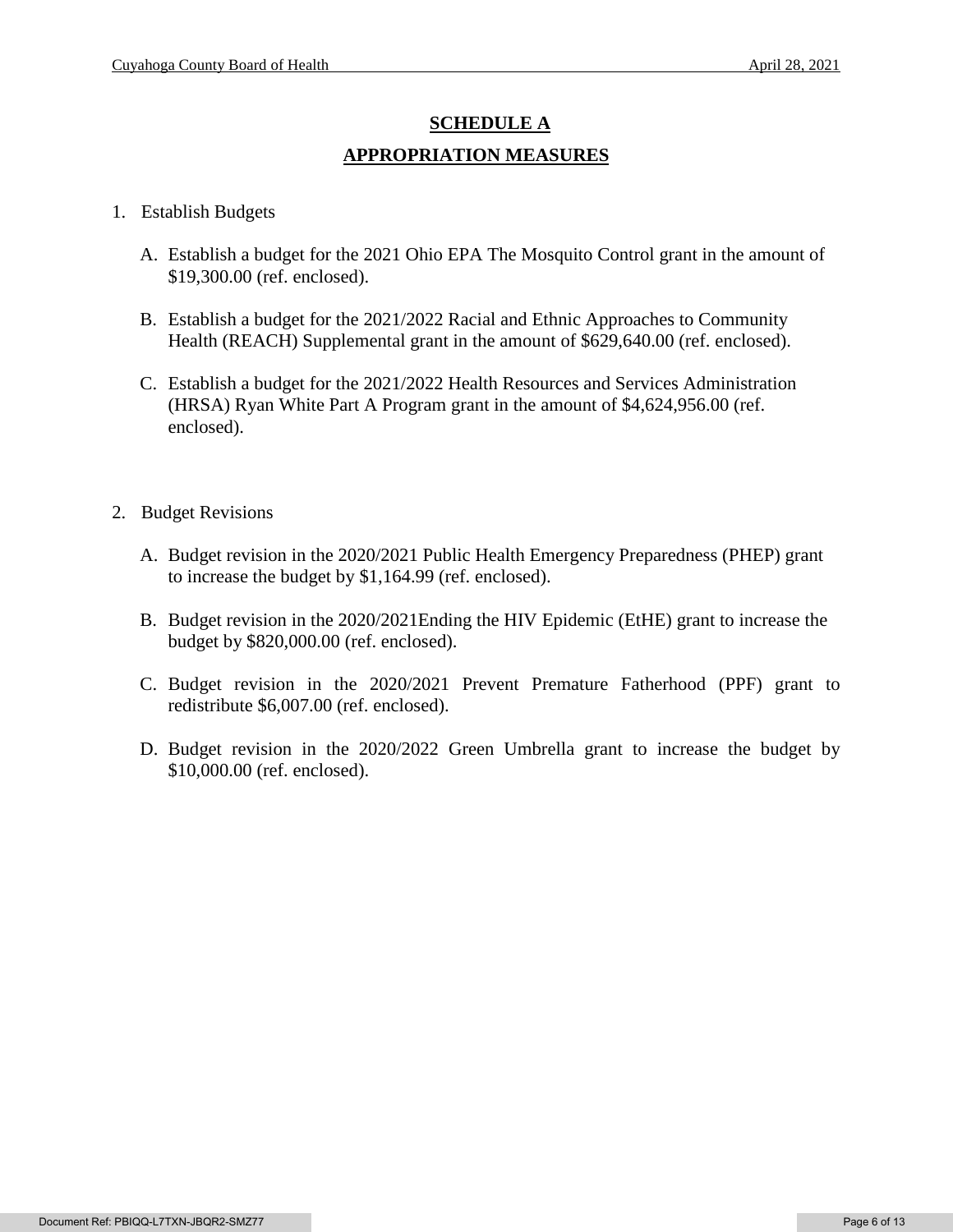# **SCHEDULE B CASH TRANSFERS**

1. Operating Transfers

None

2. Residual Equity Transfers

None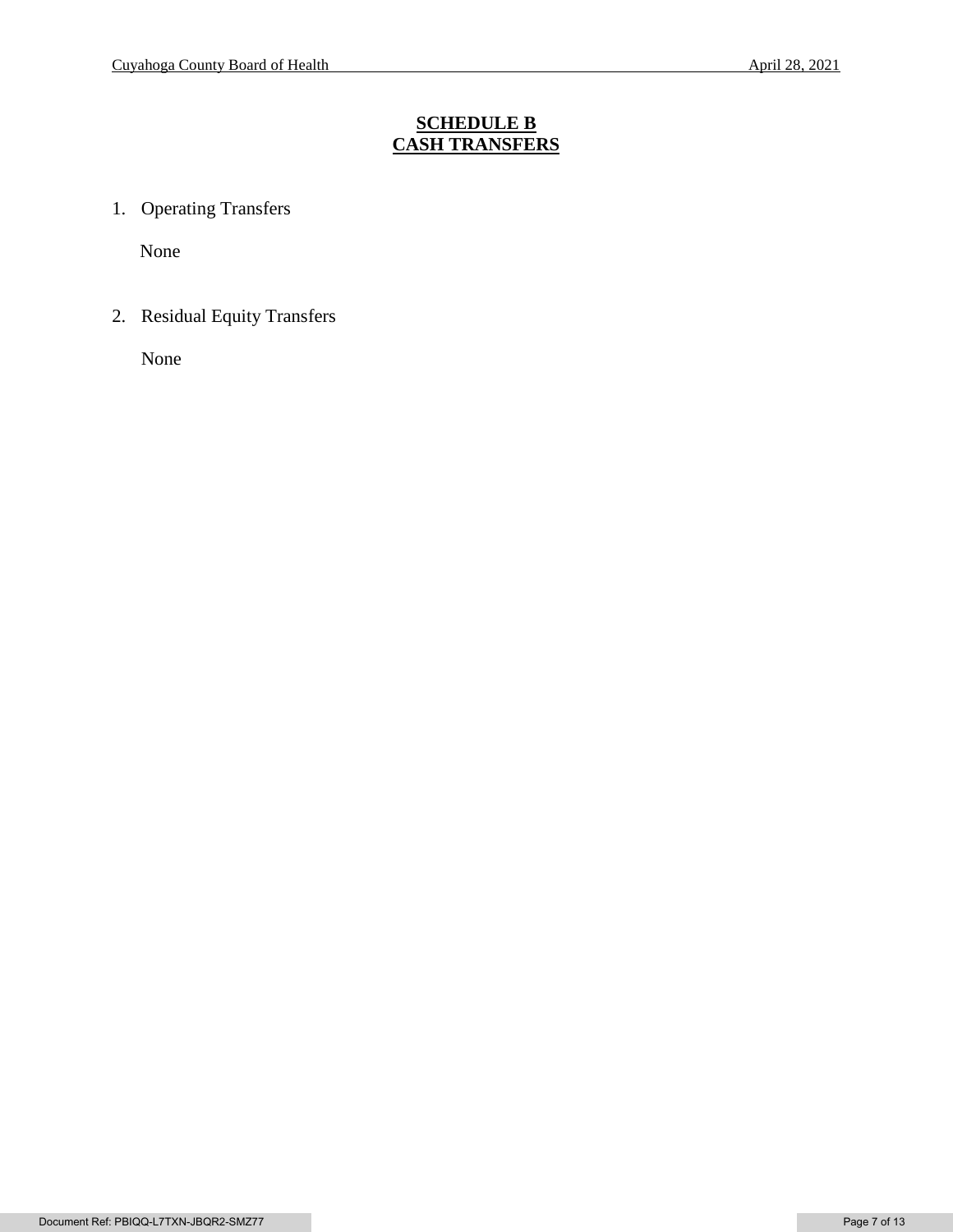## **SCHEDULE C ROUTINE PERSONNEL ACTIONS**

Unless otherwise specifically indicated, said appointments shall be effective as of the beginning of the next pay period following completion and satisfaction of any post offer requirements and signature as determined by the Director of Organizational Development.

Appointment(s):

- A. Sarae Johnson, Grant Coordinator, Grade C, \$41,149.00 annually, effective April 26, 2021.
- B. TBD, Data Analyst, Grade E, \$53,968.00 annually.
- C. TBD, Data Analyst, Grade E, \$53,968.00 annually.

Student Appointment(s):

Najeebah Shine, Director of Organizational Development, asking permission from the Board to use the end date of October 31, 2021 for all student appointments.

- A. Nicole Bullock, Student Environment Worker, \$11.22 per hour, effective May 10, 2021.
- B. Kara Ameling, Student Environment Worker, \$11.22 per hour, effective May 10, 2021.
- C. Richard Juergens, Student Environment Worker, \$11.22 per hour, effective May 10, 2021.
- D. Eric Klapper, Student Environment Worker, \$11.00 per hour, effective May 10, 2021.
- E. Samantha Barchet, Student Environment Worker, \$11.00 per hour, effective May 10, 2021.
- F. Brian Carroll, Student Environment Worker, \$11.00 per hour, effective May 24, 2021.
- G. Kaleya Pipkins, Student Environment Worker, \$11.00 per hour, effective May 24, 2021.
- H. Patrick Criscuolo, Student Environment Worker, \$11.00 per hour, effective May 24, 2021.
- I. Evan Kasper, Student Environment Worker, \$11.00 per hour, effective May 24, 2021.
- J. Schuyler Butze, Student Environment Worker, \$11.00 per hour, effective June 7, 2021.
- K. Emily Stokes, Student Environment Worker, \$11.00 per hour, effective, June 7, 2021.
- L. Sarah Attar, Student Environment Worker, \$11.00 per hour, effective June 7, 2021.
- M. Ashley Hoegler, Student Environment Worker, \$11.00 per hour.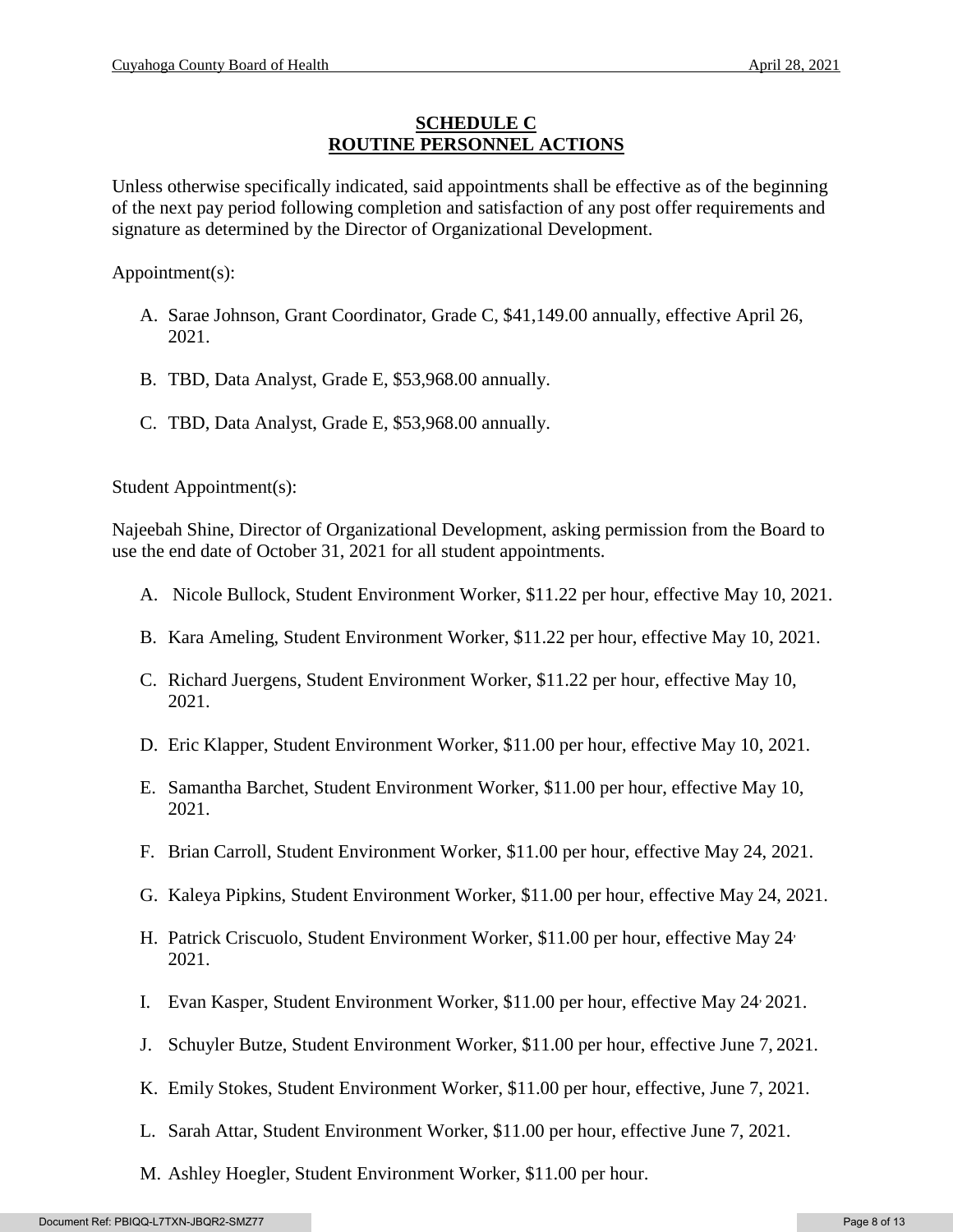Promotion(s):

- A. La'Keisha James, Grant Program Manager, Grade E, \$53,968.00 annually, effective May 24, 2021.
- B. Ashley Ruminski, Sanitarian Program Manager, Grade E, \$53,968.00 annually, effective May 10, 2021.

Resignation(s):

- A. Andrew Heffron, Public Health Nurse Supervisor, effective April 9, 2021.
- B. Jacqueline Blowes, Substitute Licensed Practical Nurse, effective April 22, 2021.
- C. Melissa Rodrigo, Deputy Director, effective May 3, 2021.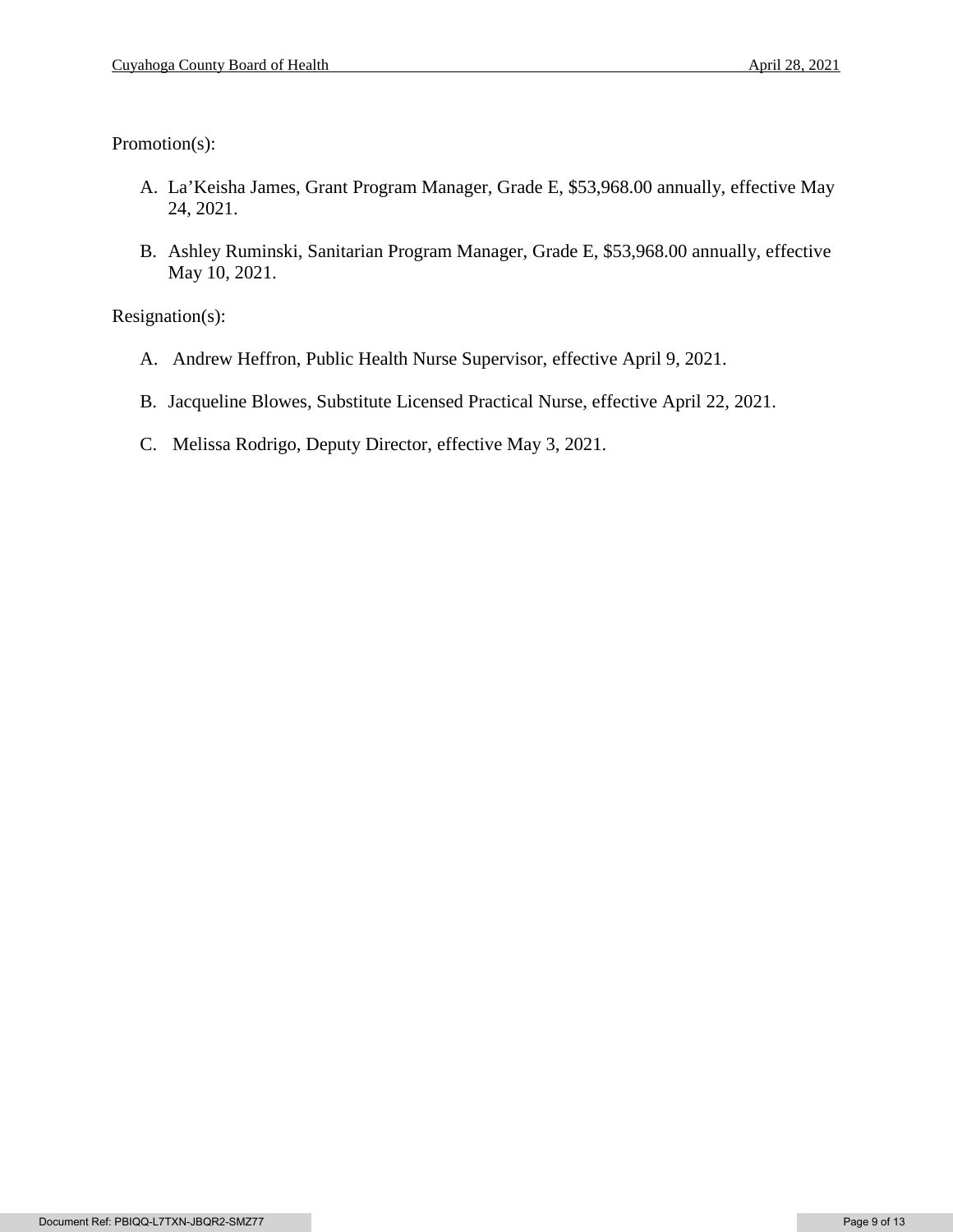# **SCHEDULE D EMPLOYEE TRAINING AND TRAVEL EXPENSES**

#### **Administration**

None

Environmental Public Health

None

#### Epidemiology, Surveillance and Informatics

a. ESI staff to various POD locations throughout the COVID-19 Hospital Zone One to observe POD flow strategies and planning efforts from March 1, 2021 through June 30, 2021. (Hospital Zone One includes: Allen, Ashland, Ashtabula, Auglaize, Carroll, Columbiana, Cuyahoga, Defiance, Erie, Fulton, Geauga, Hancock, Henry, Holmes, Huron, Lake, Lorain, Lucas, Mahoning, Medina, Mercer, Ottawa, Paulding, Portage, Putnam, Richland, Sandusky, Seneca, Stark, Summit, Trumbull, Tuscarawas, Van Wert, Wayne, Williams, Wood).

Prevention and Wellness

None

\*Professional education under ONA contract.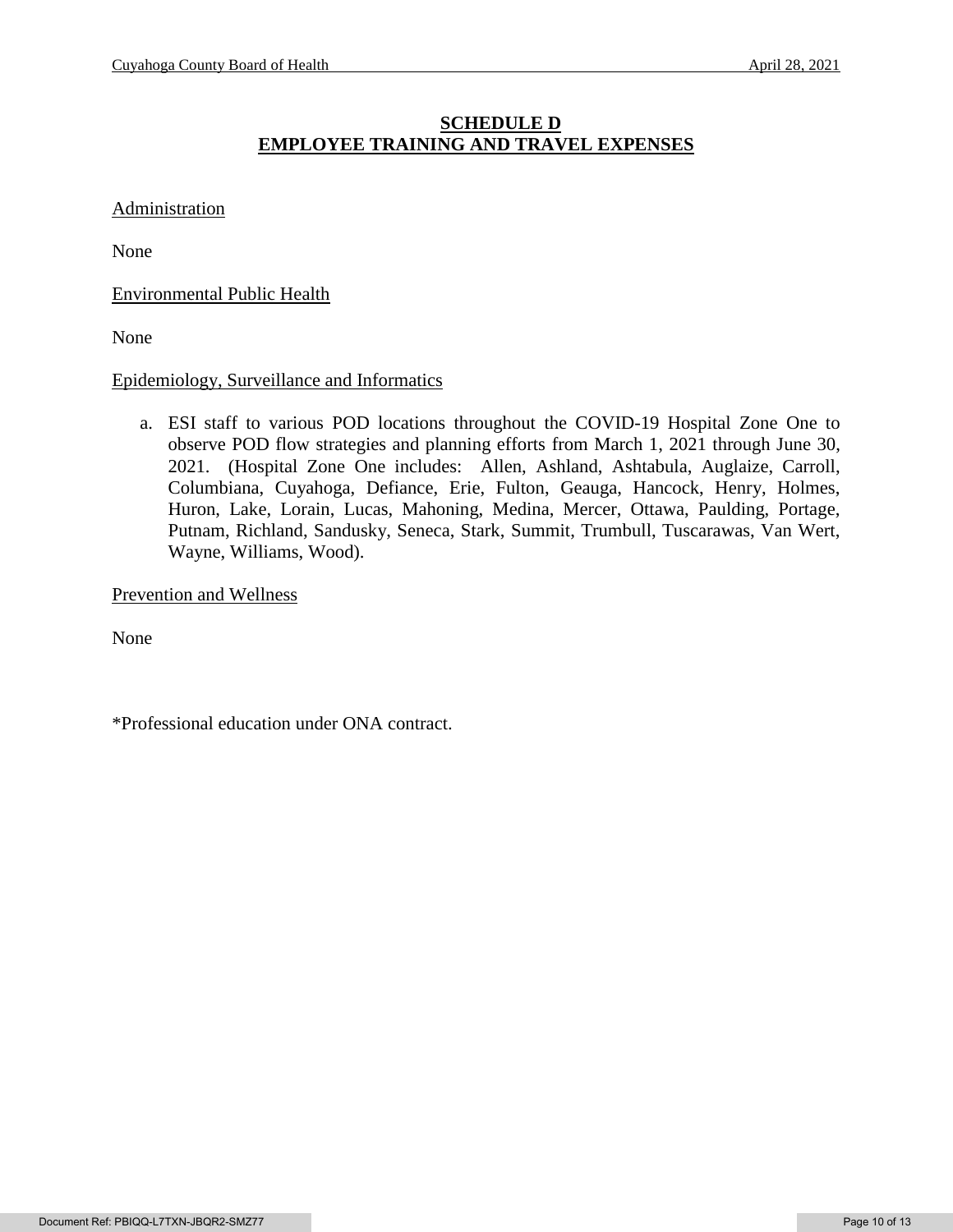### **SCHEDULE F CRC REPORT AND OTHER CONTRACTS**

#### A. CRC Report

1. April 6, 2021 Meeting (ref. enclosed):

No Exchange of Funds

CRC 2021-25: Data Use Agreement - Starting Point

Bid Openings

CRC 2021-26: Quotes RFQ# 2021-01 Mosquito Larvicide Briquettes -

| Agency   | Received               | Amount      |
|----------|------------------------|-------------|
| Adapco   | $3/29/2021$ @ 3:34 pm  | \$20,656.00 |
| Verseris | $3/23/2021$ @ 11:25 am | no quote    |
| Clarke   | $3/22/2021$ @ 10:40 am | \$22,250.00 |

#### Contract Authorizations

CRC 2021-27: TNT Construction - \$11,205.00

CRC 2021-28: Green Home Solutions - \$10,900.00

CRC 2021-29: American Builders & Applicators - \$14,125.00

#### Contract Approvals

CRC 2021-30: Addendum - American Pinnacle Construction Inc. - to increase the amount to be paid from \$13,210.00 to \$13,660.00

CRC 2021-31: Addendum - Conduent Healthy Communities Corporation - to increase the amount to be paid to from \$289,300.00 to \$297,500.00

CRC 2021-32: Service Agreement - PandaDoc - \$456.00

CRC 2021-33: Magellan Healthcare, Inc. - rate of \$1.75 per employee/month

CRC 2021-34: Johnson Controls - \$5,350.00

2. April 20, 2021 Meeting (ref. enclosed):

No Exchange of Funds

CRC 2021-35: Addendum - The MetroHealth System to extend the end of the contract term from February 28, 2021 to May 1, 2021

CRC 2021-36: MOU - Cuyahoga County Department of Health and Human Services (CCHHS) and Asian Services in Action, Inc. (ASIA, Inc.)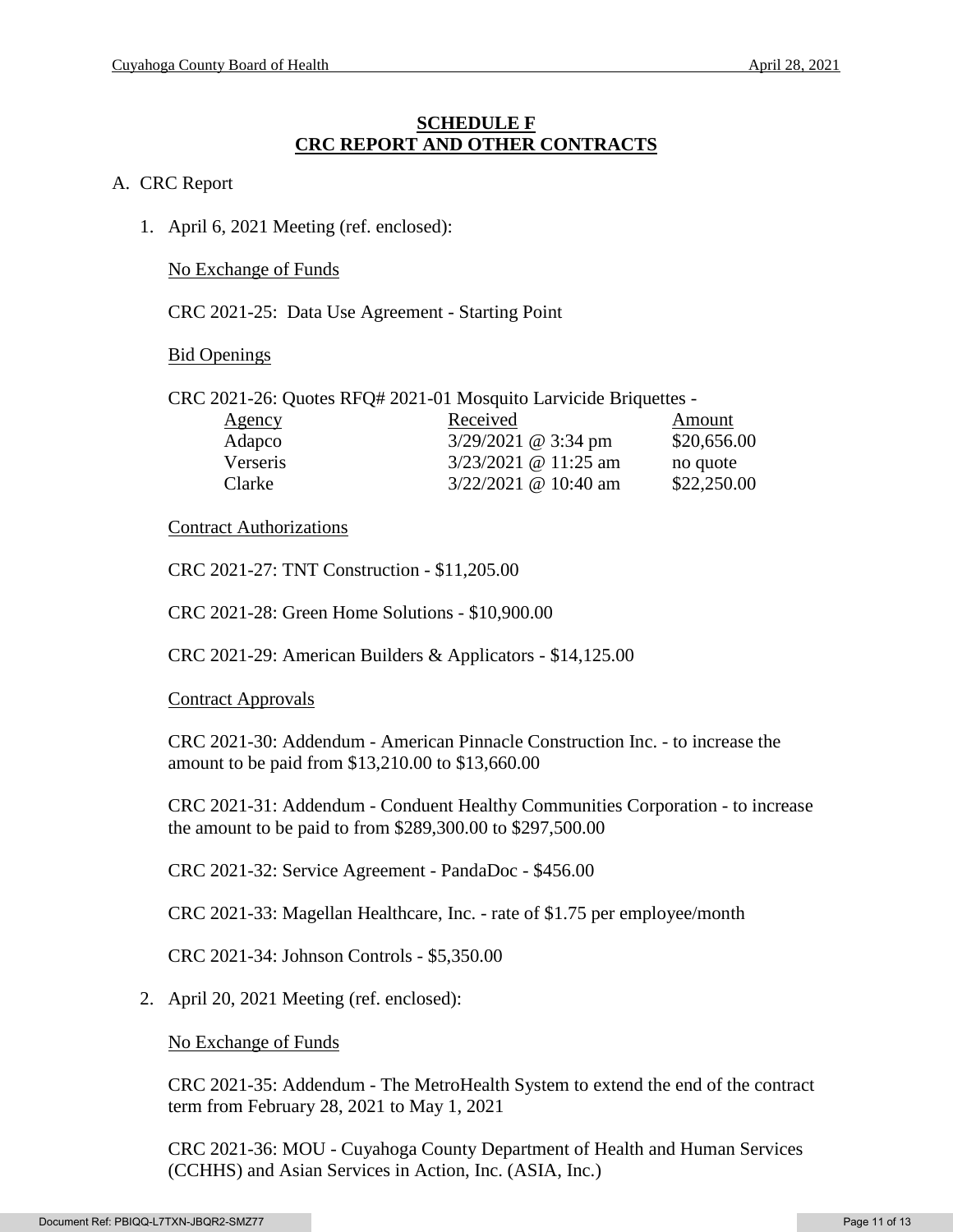# **Contract Approvals**

CRC 2021-37: Contracts - Northeast Ohio Alliance for Hope - \$20,000.00 RID-ALL Foundation - \$20,000.00

CRC 2021-38: iVideo Technologies - \$4,821.00

## B. Other Contracts

None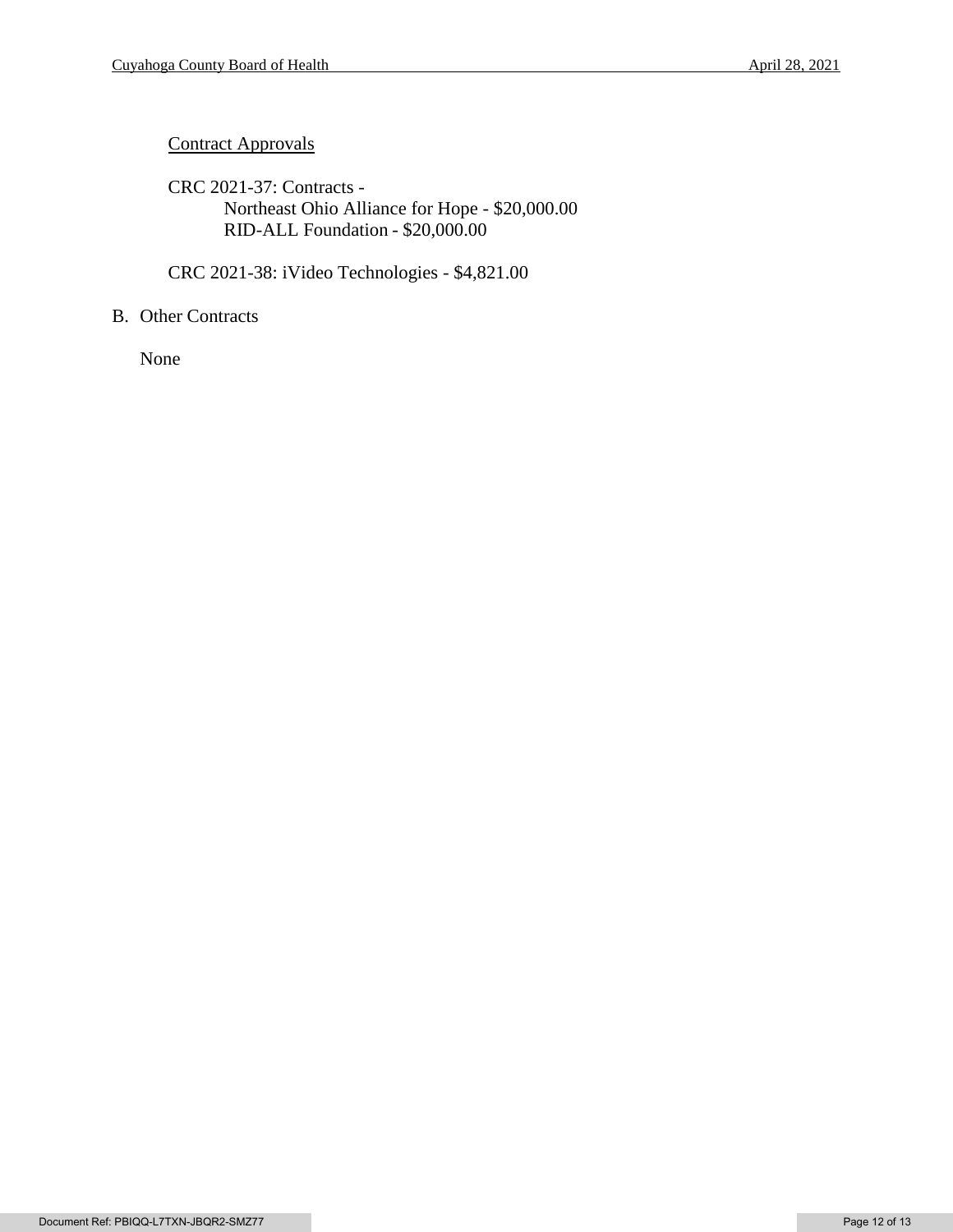# **CUYAHOGA COUNTY BOARD OF HEALTH**

Terry Allau Ferry Allau Gregory Hall<br>Terry Allan, Secretary Dr. Gregory L. Hall, President Dr. Gregory L. Hall, President